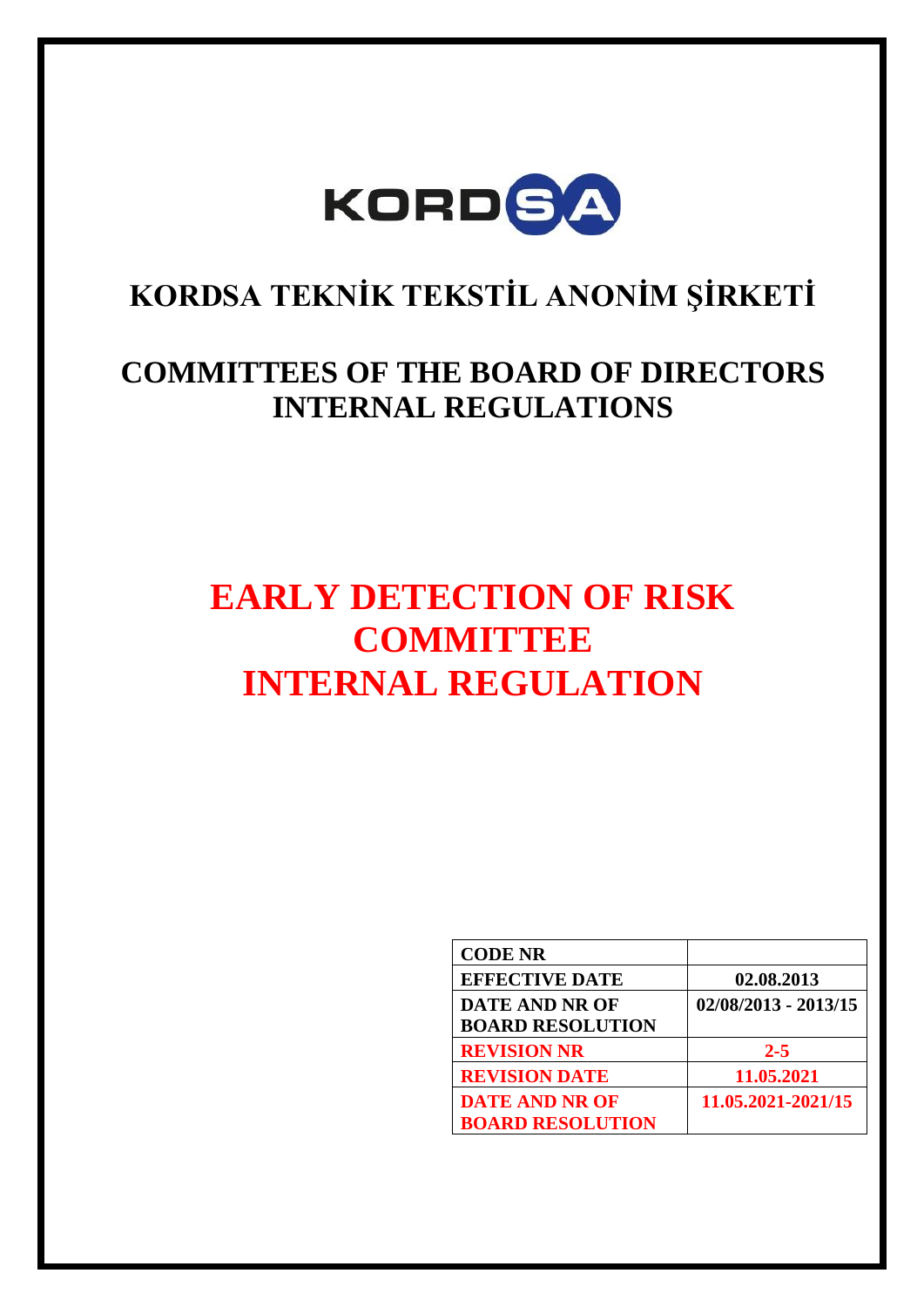# **1. DECISION OF FOUNDATION**

The Early Detection of Risk Committee ("Committee") was established to take charge and be authorized based on the Board of Directors Resolution dated **02 August 2013** and **numbered 2013/15** of Kordsa Teknik Tekstil A.Ş., and in accordance with the provisions of the Article 378 of the Turkish Commercial Code No. 6102 and the Corporate Governance Principles Communiqué of the Capital Markets Board (CMB).

# **2. PURPOSE**

This Committee was created by the Board of Directors of Kordsa Teknik Tekstil A.Ş. for the purpose of early detection of any strategic, operational, financial and other risks that may endanger the existence, development and continuation of the company.

#### **3. DUTIES, AUTHORITIES AND RESPONSIBILITIES OF THE COMMITTEE**

- **3.1.** The committee works to identify risks that may endanger the existence, development and continuation of the Company, to establish early detection and detection models, to create crisis prevention models and management systems, to implement necessary precautions regarding risks and to manage the risks.
- **3.2.** The committee reviews risk management systems at least once a year, monitors the implementation of risk management practices in accordance with Committee Decisions.
- **3.3.** The committee may invite any manager to its meetings and take their opinions in case of any necessity.
- **3.4.** The Committee benefits from the opinions of independent experts on the issues it needs regarding its activities. The cost of consultancy services required by the Committee is covered by the Company.
- **3.5.** The Resolutions of the Committee are advisory to the Board of Directors, and the Board of Directors is the final decision maker on related matters. The Committee notifies its assessments and recommendations regarding to the aforementioned issues in writing to the Members of the Board of Directors with a report to be submitted every 2 months.
- **3.6.** The Committee fulfills other duties and responsibilities given/to be assigned pursuant to the Turkish Commercial Code and the Capital Markets Legislation.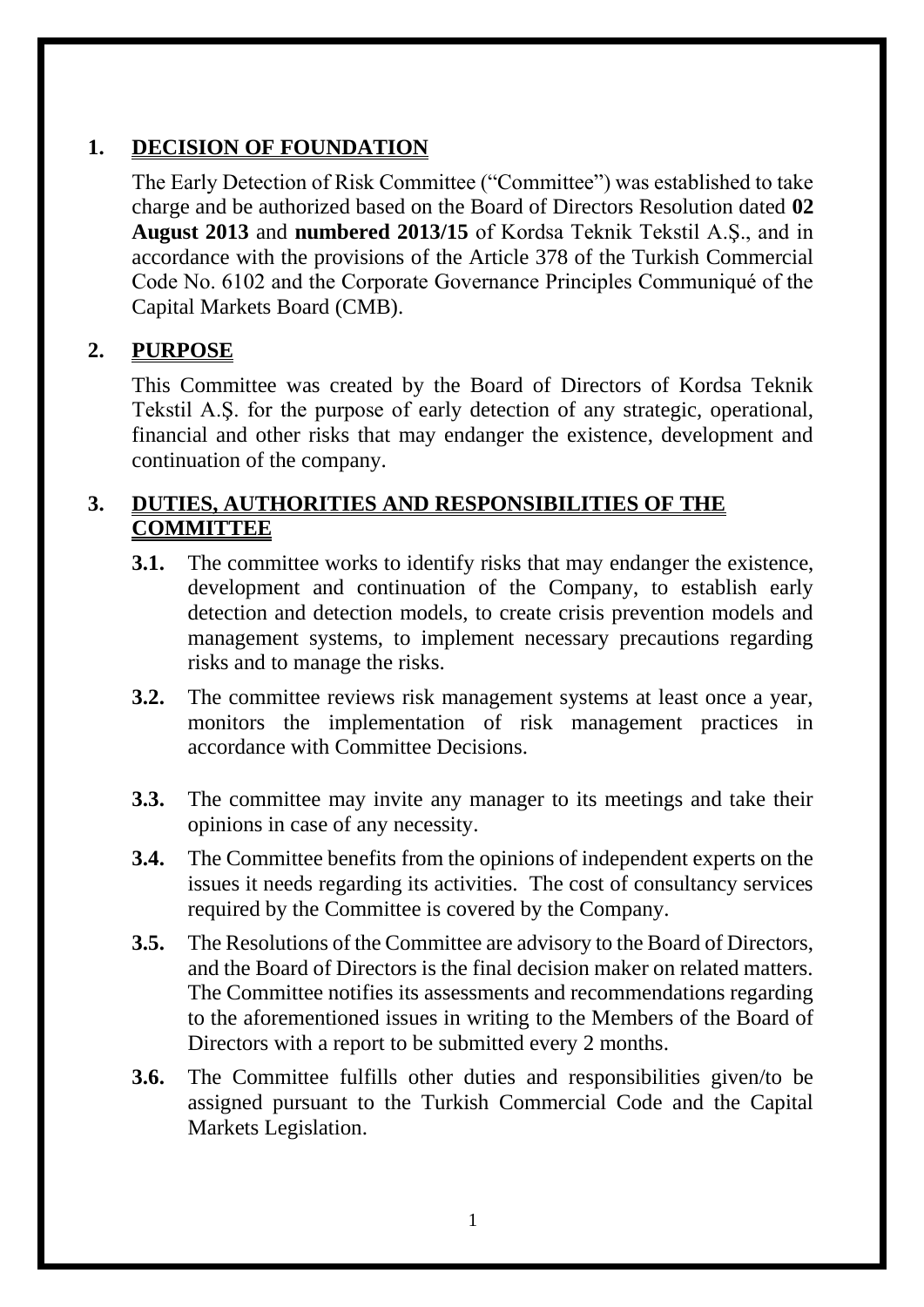### **4. STRUCTURE**

The Committee has been established to be in charge and authorized in accordance with the provisions of Article 378 of the Turkish Commercial Code No. 6102 and the Corporate Governance Principles Communiqué of the Capital Markets Board.

The members of the committee are determined by the Company's Board of Directors and disclosed to the public.

The Committee consists of at least two members, including the Chairman appointed by the Company's Board of Directors.

#### **4.1. Chairman**

The Chairman of the Committee is appointed from among the independent members by the Company's Board of Directors.

#### **4.2. Members**

There is at least one member elected by the Company's Board of Directors except for the Chairman in the Committee. The committee member is preferably elected among the non-executive Board members.

#### **4.3. Reporter**

The Company's Assistant General Manager of Finance acts as the Reporter of the Committee.

#### **5. MEETINGS AND REPORTING**

- **5.1** The committee convenes as often as its task requires for the effectiveness of its work. Meeting and decision quorum is the absolute majority of the total number of Committee members.
- **5.2** All work done by the Committee is written down by the reporter and a record is kept. Reports containing information about the work of the Committee and the meeting results are submitted to the Company's Board of Directors after they are approved by the Committee Members.
- **5.3** The reporter is responsible for communicating the resolutions and meeting minutes to the Members of the Board of Directors.

# **6. DETERMINATION OF THE AGENDA**

The meeting agenda is determined by the Committee Chairman. Members of the Board of Directors and Committee notify the issues they want to be included in the agenda to the Chairman of the Committee.

#### **7. MEETING PLACE AND TIME**

Meetings are held at least four times a year on dates deemed appropriate by the Chairman. The annual meeting schedule of the Committee is determined by the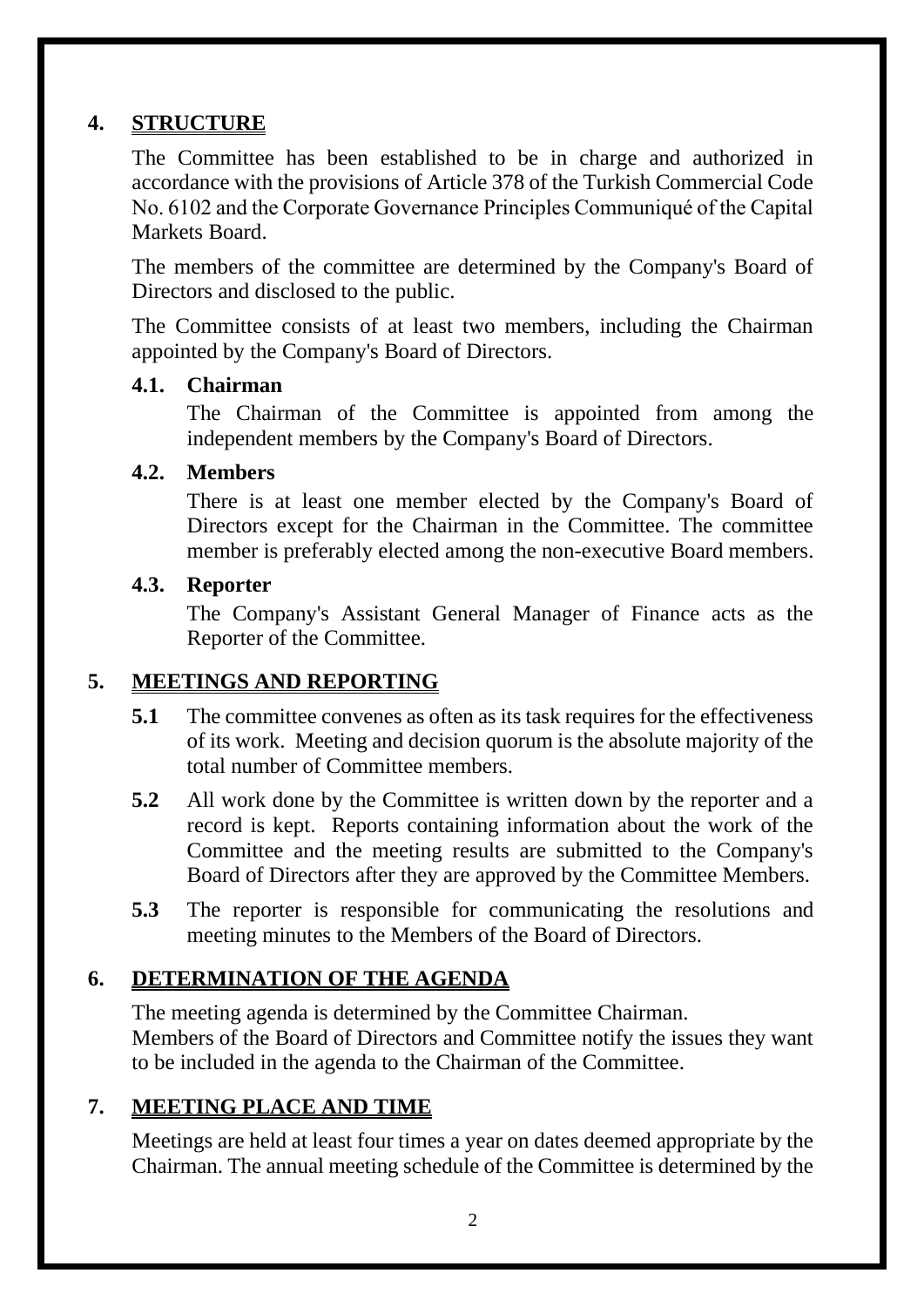Committee Chairman and announced to all members at the beginning of each year.

# **8. DUTIES OF THE CHAIRMAN**

- **8.1** Chairs the Early Detection of Risk Committee and manages the meetings.
- **8.2** Determines the meeting agenda.
- **8.3** Provides information flow and coordination between the Company's Board of Directors and the Committee.
- **8.4** Invites the relevant expert or experts to the meeting when necessary during the discussion of certain issues.
- **8.5** Takes the necessary precautions for the Committee to fulfill its duties and responsibilities effectively.

# **9. DUTIES OF COMMITTEE MEMBERS**

- **9.1** It is the primary duty of each member to attend the Early Detection of Risk Committee meetings. The member informs the Chairman of the Committee about the meeting that s/he cannot attend.
- **9.2.** Closely follows national and international developments in Corporate Governance and keeps himself/herself updated in this field and shares this with other members, while fulfilling the duty.
- **9.3.** Takes part in the subjects that need to be worked on within the committee.
- **9.4.** Conveys his/her views on the agenda to the Chairman of the Committee.

#### **10. DUTIES OF THE REPORTER**

- **10.1.** Assists the Chairman of the Committee in the preparation of the agenda regarding the subjects.
- **10.2.** Delivers the meeting agenda and related documents to the Committee Members before the meeting.
- **10.3.** Presents the resolutions and meeting minutes of the Committee to the Chairman of the Committee by immediately making them written after each meeting.
- **10.4.** Sends the opinions and recommendations of the Committee to the Company's Board of Directors, together with the Chairman and Members of the Committee.
- **10.5.** Sets up the administrative organization of the meetings. Coordinates the participation of the people whom the Chairman of the Committee wants to attend the meeting.